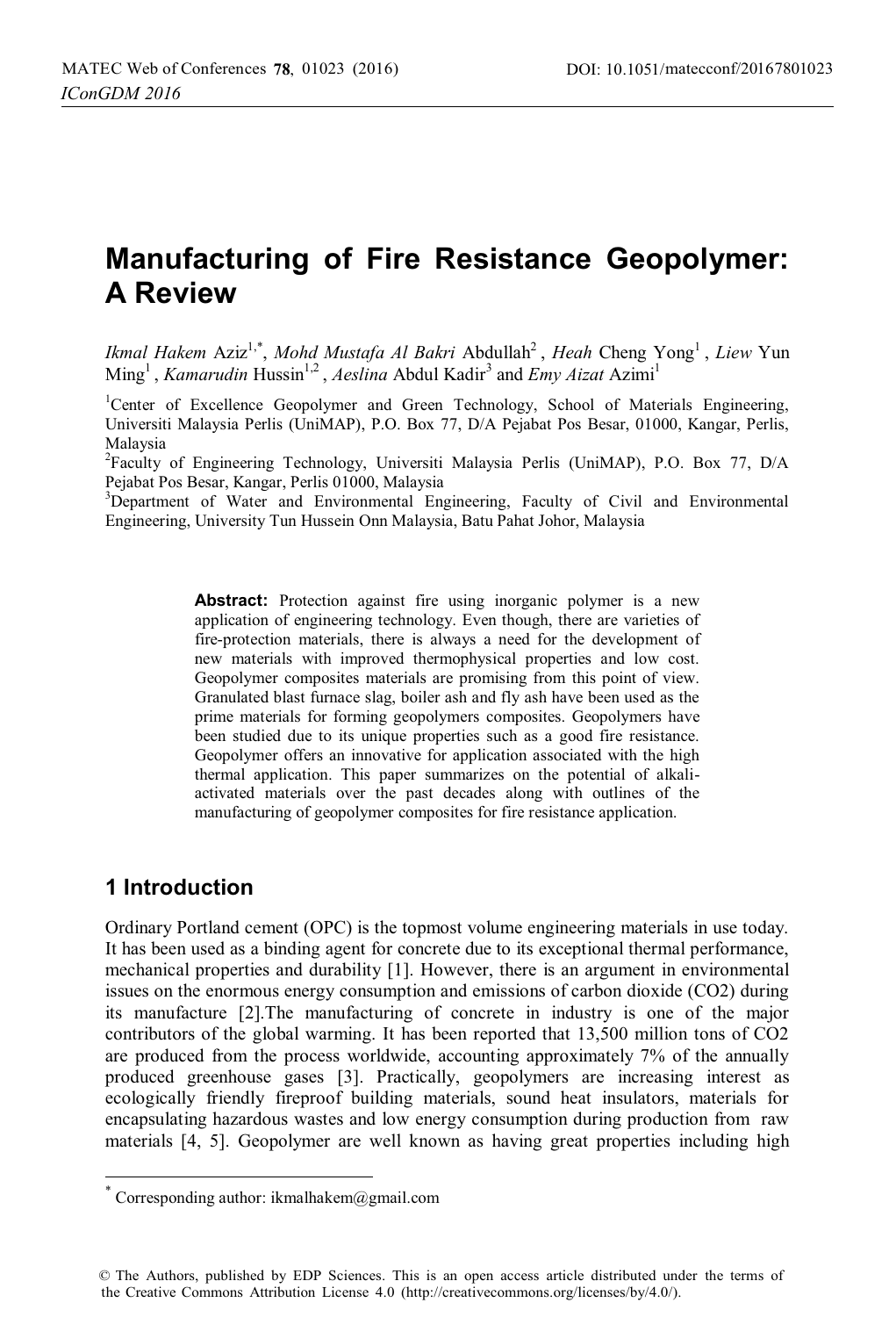compressive strength, high temperature stability, low thermal conductivity, and high thermal engineering applications [6-8].

Thermal conductivity, strength retention after heat treatment, non combustibility, and temperature capability are used as indicators for fire endurance of geopolymer materials. Geopolymer has been proposed for very good heat resistance having thermal stability up to 800 – 1200°C [9]. Nevertheless, it is reported that geopolymers panels made of granulated slag filler and metakaolin exhibited an improved fire resistance behavior. The temperature on the cold side of the panels was  $350^{\circ}$ C after exposure up to  $1100^{\circ}$ C for 35 min [10]. Others, Zhang et al. [9] found that geopolymer derived from alkali activation showed excellent strength retention after heating to temperature from 100 to 800°C, and the postcooling compressive strength increased by as much as 100% after exposure 800°C due to densification and phase transformation as shown in Figure 1. This paper review demonstrate that geopolymer composites are promising fire resistance material for engineering applications.



Fig. 1. Compressive strength of Geopolymer after exposure to different temperature [9].

## **2 Sources materials**

Granulated blast furnace slag (GBFS) potential industrial waste used as raw material in geopolymerization process. Based on the study by Khale et al. [11], slag containing a wide range of natural Al-Si minerals, could be developed as potential sources materials for the synthesis of geopolymers. The chemical composition of the slag materials is shown in Table 1 which demonstrates major composition in the source material of geopolymer is SiO2.

**Table 1.** XRF analysis data of Blast furnace slag and boiler slag composition [12, 13].

| <b>Materials</b>         | SiO <sub>2</sub> | $Al_2O_3$ | Fe <sub>2</sub> O <sub>3</sub> | TiO, | CaO  | MgO  | Na <sub>2</sub> O |
|--------------------------|------------------|-----------|--------------------------------|------|------|------|-------------------|
| Blast<br>Furnace<br>Slag | 34.39            | 14.47     | 0.63                           | 0.53 | 41.6 | 6.49 | 0.22              |
| Boiler<br>Slag           | 49.29            | 25.39     | 7.65                           | N/A  | 0.63 | 0.53 | N/A               |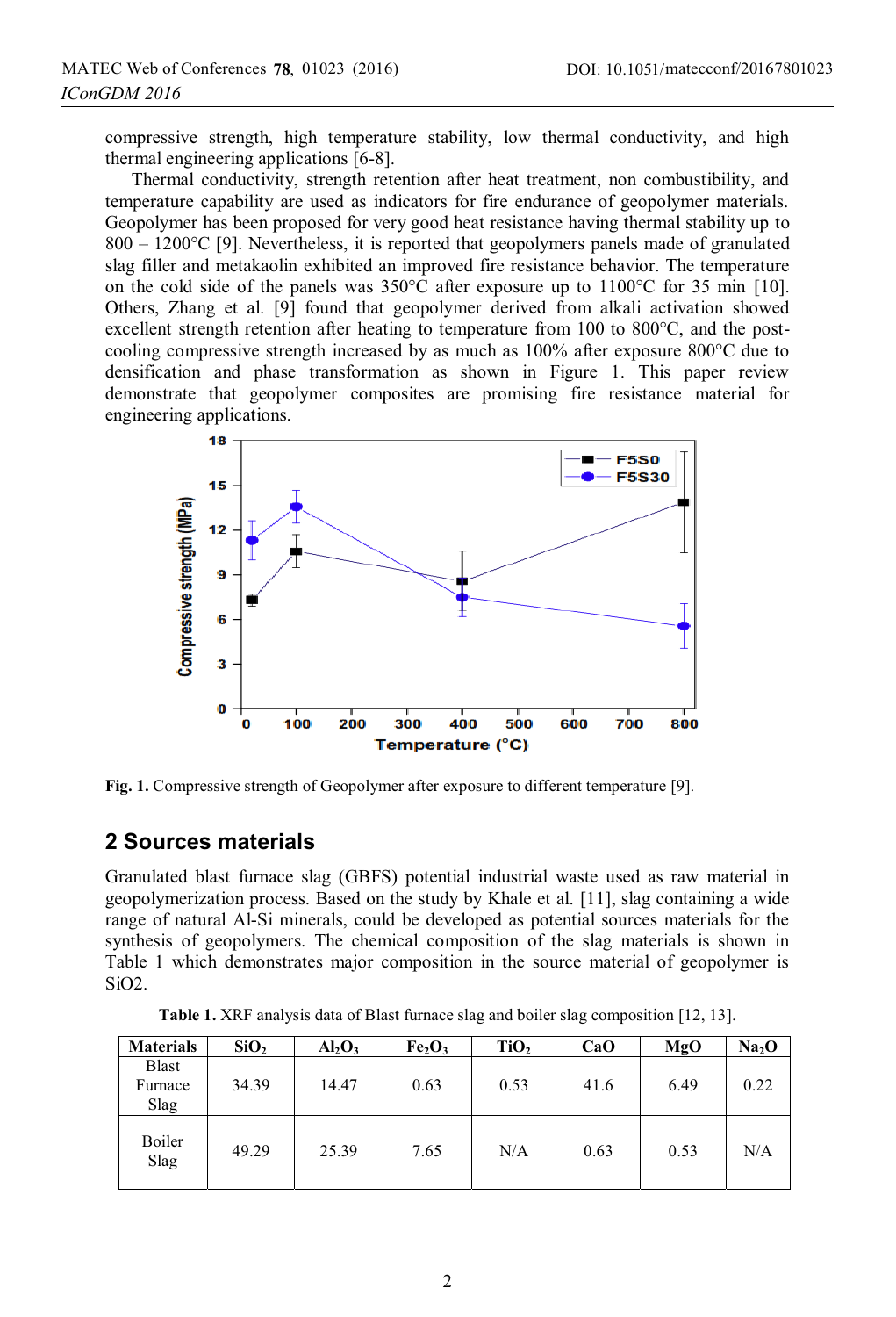Fly ash also becomes another potential waste material that contains a high percentage of amorphous silica and alumina precursors [14]. Geopolymerization process with fly ash happened via a mechanism involving the dissolution of aluminum and silicon species from the surface of fly ash as the surface hydration of undissolved waste particles, the polymerization of active group, gel formation and subsequently hardening of geopolymer structure [15]. Table 2 present one of the general chemical composition of fly ash obtained by XRF analysis.

| <b>Chemical</b>                | Fly ash  |
|--------------------------------|----------|
| SiO <sub>2</sub>               | 52.11 %  |
| Al <sub>2</sub> O <sub>3</sub> | 23.59 %  |
| Fe <sub>2</sub> O <sub>3</sub> | $7.39\%$ |
| TiO <sub>2</sub>               | $0.88\%$ |
| CaO                            | $2.61\%$ |
| MgO                            | $0.78\%$ |
| Na <sub>2</sub> O              | $0.42\%$ |

**Table 2.** XRF analysis data of fly ash composition [16].

# **3 Alkaline solution**

The fundamental of geopolymerization are the dissolution of solid aluminosilicate oxide M-OH solution where M is the class of alkali metal (mostly Na and K), dissolution of dissolved Al and Si complexes to an inter-particle space, then the formation of a gel phase by polymerization between silicate solution and Al and Si complexes, and the hardening formed in gel phase at the finishing steps [17]. The mixture of sodium hydroxide (NaOH) and sodium silicate (Na2SiO3) is the alkaline solution that often used [18]. Alkali hydroxide is needed for the dissolution of aluminosilicate sources while sodium silicate solution acts as a binder, plasticizer and alkali activator [19]. Alkaline solution also encourages a few amount of Si and Al atoms to dissolve the aluminosilicate sources from monomer in solutions, and then polycondense to form a rigid framework [20]. The rate of polymerization reaction increases as the sodium silicate is the preferred activating solution owing to its soluble silicate content. The specific surface composition of the initial raw materials, the composition, type, and quantity of alkali activator influencing the properties of geopolymers [21]. Besides, the various ratios of solid-to-liquid (S/L) ratio and Na2SiO3 to-NaOH ratio have significant effect on compressive strength [22].

### **3.1 Geopolymerization reaction and mechanism**

Geopolymerization is a complex process and it is involving three steps as shown in Figure 2; (Eq.1) dissolution in alkaline solution; (Eq.2) reorganization and diffusion of dissolved ions with formation of small coagulated structures; (Eq.3) polycondensation of soluble species to form hydrated products [6-7,19]. A chemical reaction covering the polycondensation of orthosialiate (hypothetical monomer) that proposed by Davidovits [23].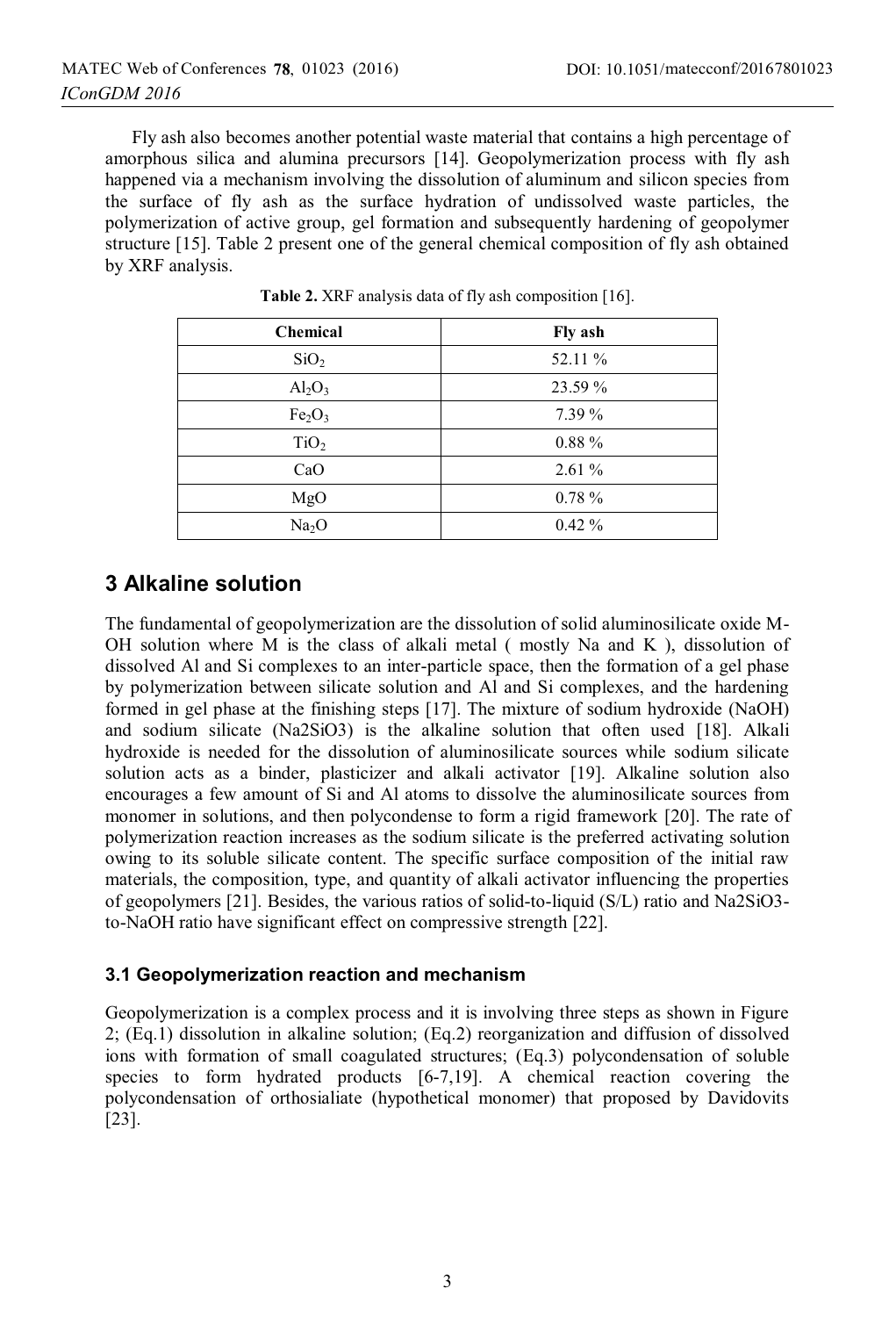



#### **3.2 Manufacturing geopolymer**

Figure 3 presents the steps in manufacturing of geopolymer. There are involving a few technological parameters to achieve their certain properties of geopolymer such as fire resistance. Practically, the mixing of concentrated aqueous alkali hydroxide or silicate solution with solid aluminosilicates form a synthetic alkali aluminosilicates. Furthermore, filler may add in the preparing of geopolymer materials in order to achieve the required properties. Temuujin et al. [24] conducted research on the calcining of metakaolin at temperature 750°C for 24 hours. The calcined kaolin with the composition of Si:Al ratio 2.5 and Na:Al ratio of 1 was prepared as the optimum ratio to produce geopolymer. Water acts as an additional factor on the preparing of geopolymer material. The unexpected expansion with temperature of MK 2.5 provided a level of matching with the thermal expansion of the substrate resulting in the maintenance of the structural integrity of the resulted product. Calcining of bulk geopolymer with Si:  $Al = 2.5$  to 1000°C resulted in formation of sodium aluminosilicate.

Mustafa et al. [25] study on fly ash based geopolymer for coating application at high temperature. The fly ash geopolymer coating was prepared by mixing alkaline activator solution 12M NaOH with the aluminosilicates. The ratio of fly ash/alkaline activator to Na2SiO3/ NaOH was standardized at 2.5. After compounding process, the slurry paste formed then applied to ceramic substrate by dipping method with the coating thickness ranging between 0.3-05mm. The ceramic plates were cured at 70°C for 24 hours. In order to improve thermal properties and strength of the obtained geopolymer, samples was sintered for 3 hours at temperature ranged between 600°C and 1500°C with heating and cooling rates 5°C/min. The result obtained that the highest compressive strength of 40 MPa improve proportional with the sintering temperature, 1500°C [25].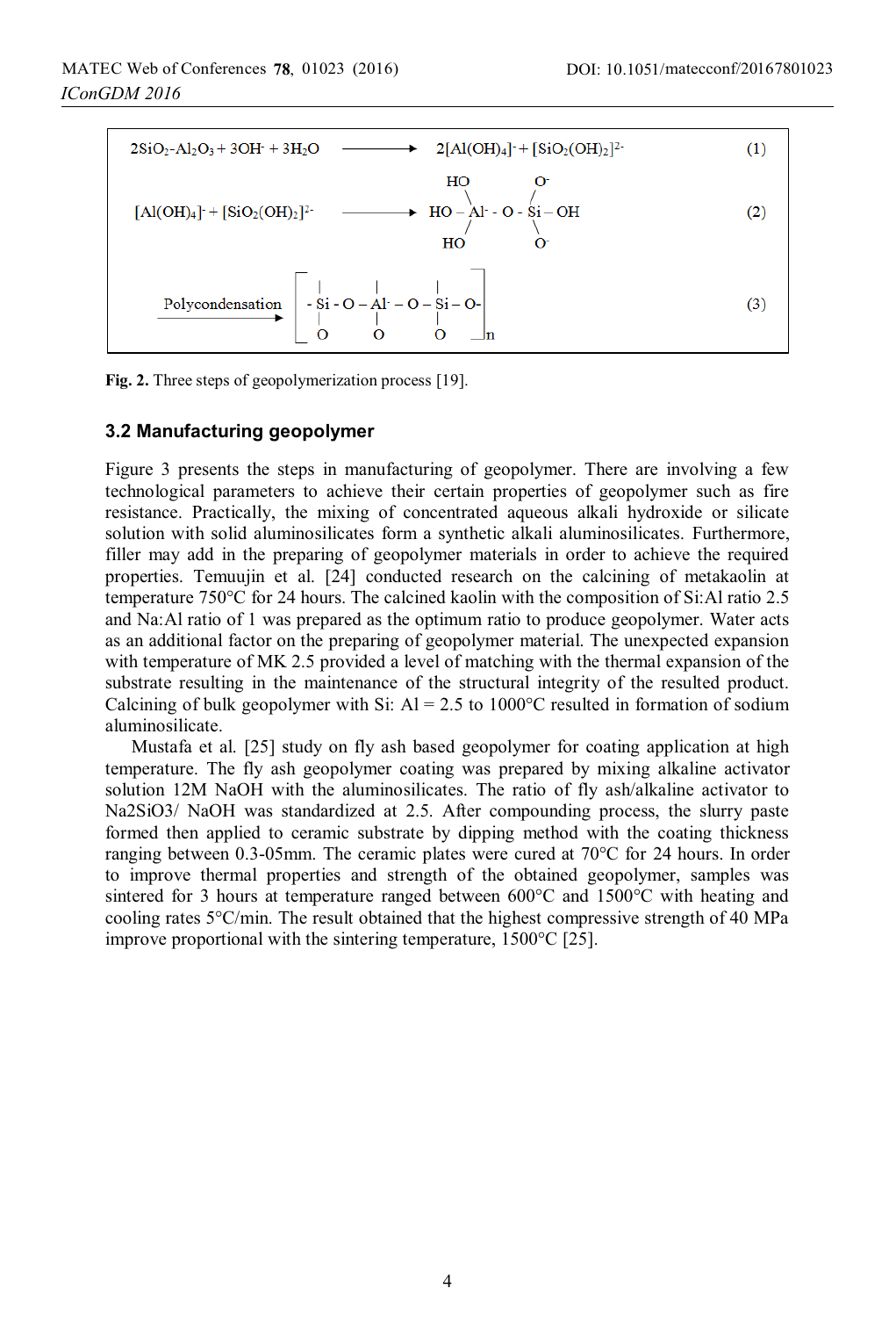

**Fig. 3.** General process in manufacturing of geopolymer

## **4 Conclusion**

This paper summarized the manufacturing of geopolymer material for fire resistance applications. Furthermore, geopolymer consists great mechanical and physical properties which offer economic and environmental friendly as an alternative to Ordinary Portland cement (OPC). There is not much study being carried out on the application of geopolymer material at high temperature. Thus, the development of geopolymer for future research in this field will lead a new era of material engineering in fire fighting/ safety precautions area.

The authors gratefully acknowledge Center of Excellence Geopolymer and Green Technology (CEGeoGTech) and School of Materials Engineering , UniMAP for their expertise and support. The authors would also like to thank for the funding support from the Fundamental Research Grant Scheme (FRGS-9003-00540) under Ministry of Education Malaysia (MOE).

#### **References**

- 1. H. Djwantoro, E.W. Steenie, M.J.S. Dody, B.Vijaya Rangan, Aci. Mater. J., **101(6)**, 467 (2004)
- 2. V. Malhotra, Advances in Concrete Technologies in the Middle East, (2008)
- 3. A.M. Mustafa Al Bakria, H. Kamarudin, M. BinHussain, I. Khairul Nizar, Y. Zarina, A.R. Rafiza, Physics Procedia, **22**, 286 (2011)
- 4. R.E. Lyon, P.N. Balaguru, A. Foden, U. Sorathia, J. Davidovits, M. Davidovics, Fire Mater., **21(2)**, 67 (1997)